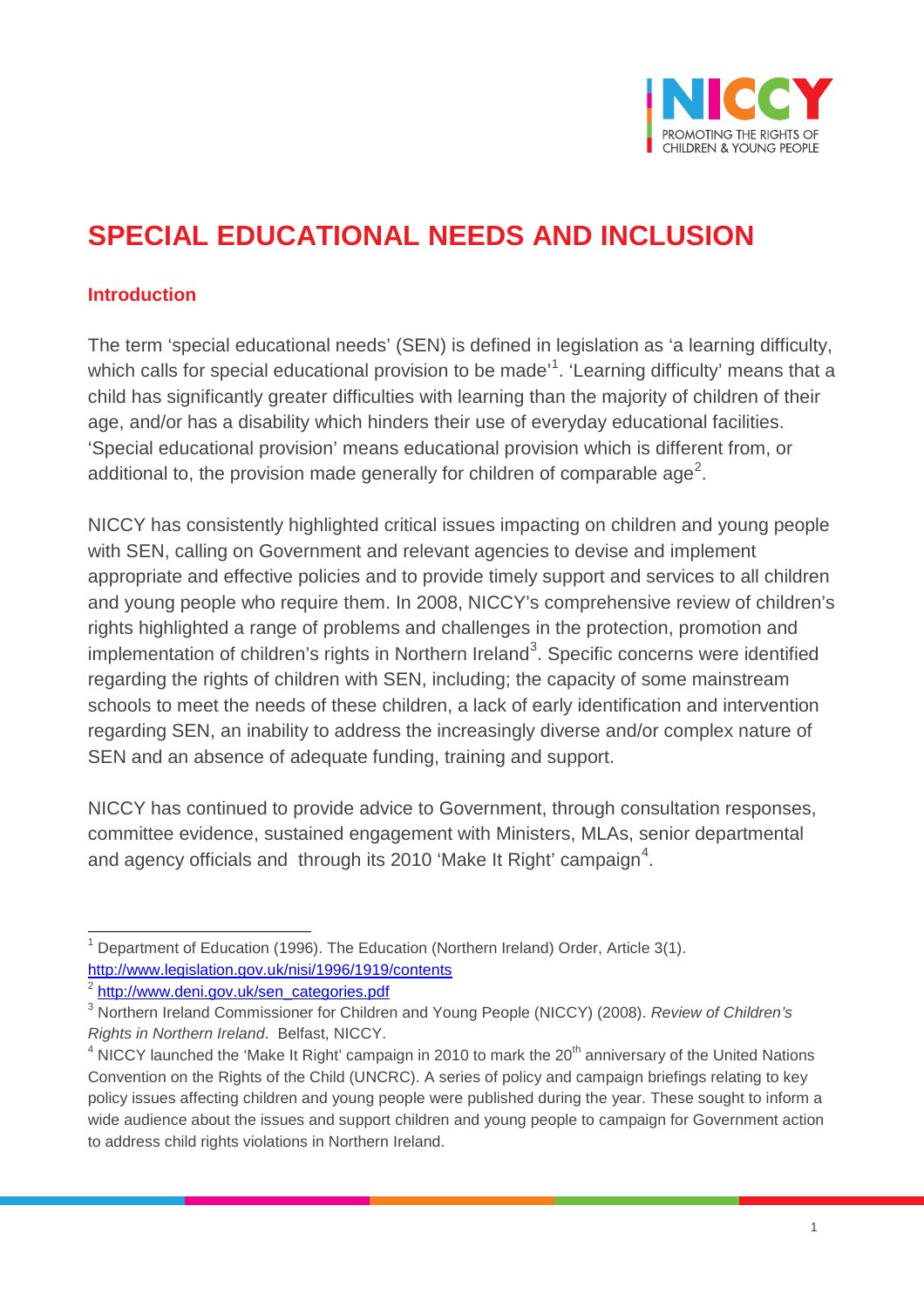

Over the last ten years, NICCY's Legal and Investigations team has also responded to a broad range of enquiries and complaints regarding SEN, including delays and difficulties in the statementing process, access to classroom assistants and the lack of independent advice and support for parents of children with SEN. The team has worked on behalf of parents and children to resolve these and other problems and to call for improved provision for those requiring support and services.

## **Monitoring and Challenging Provisions for Children and Young People with Special Education Needs: NICCY's recent work**

In 2012, NICCY commissioned a scoping report into transitions arrangements for young people with learning disabilities, moving to adult services[5.](#page-1-0) The review assessed the arrangements in Northern Ireland against international child rights standards, and an analysis of the evidence revealed many inconsistencies, weaknesses and gaps across a range of areas including health and social care, family support, employment, training and education. NICCY disseminated the findings and recommendations to a wide range of stakeholders, including the NI Executive, MLAs, educationalists, parents, statutory agencies and NGOs. The Report findings have been referenced in a number of NI Assembly debates and Assembly Committee sessions[6.](#page-1-1) NICCY has challenged policymakers to address a number of key recommendations in the Report, namely the need to enhance statutory duties regarding the transitions planning process, to ensure there is one fully integrated planning process which includes effective collaboration between agencies, particularly education and health and which takes proper account of the views of young people. The Department of Education's current proposals to introduce new SEN and Inclusion legislation offer an important opportunity to address the gaps in provision and to enhance the current arrangements for young people who are approaching this important transition stage.

## **Department of Education's Review of Special Educational Needs and Inclusion**

The Department's review of SEN and inclusion has been a protracted process. This commenced in April 2006, and was intended amongst other things, to 'address the bureaucracy attached to the current SEN framework, the increase in the number of

<span id="page-1-0"></span><sup>5</sup> NICCY (2012). Review of Transitions to Adult Services for Young People with Learning Disabilities. Belfast, NICCY.

<span id="page-1-1"></span><sup>6</sup> <http://www.niassembly.gov.uk/Assembly-Business/Official-Report/Reports-12-13/22-April-2013/#5> [http://www.niassembly.gov.uk/Assembly-Business/Official-Report/Committee-Minutes-of-Evidence/Session-](http://www.niassembly.gov.uk/Assembly-Business/Official-Report/Committee-Minutes-of-Evidence/Session-2012-2013/April-2013/Inquiry-into-Careers-Education-Information-Advice-and-Guidance-in-Northern-Ireland-NICCY-Briefing/)[2012-2013/April-2013/Inquiry-into-Careers-Education-Information-Advice-and-Guidance-in-Northern-Ireland-](http://www.niassembly.gov.uk/Assembly-Business/Official-Report/Committee-Minutes-of-Evidence/Session-2012-2013/April-2013/Inquiry-into-Careers-Education-Information-Advice-and-Guidance-in-Northern-Ireland-NICCY-Briefing/)[NICCY-Briefing/](http://www.niassembly.gov.uk/Assembly-Business/Official-Report/Committee-Minutes-of-Evidence/Session-2012-2013/April-2013/Inquiry-into-Careers-Education-Information-Advice-and-Guidance-in-Northern-Ireland-NICCY-Briefing/)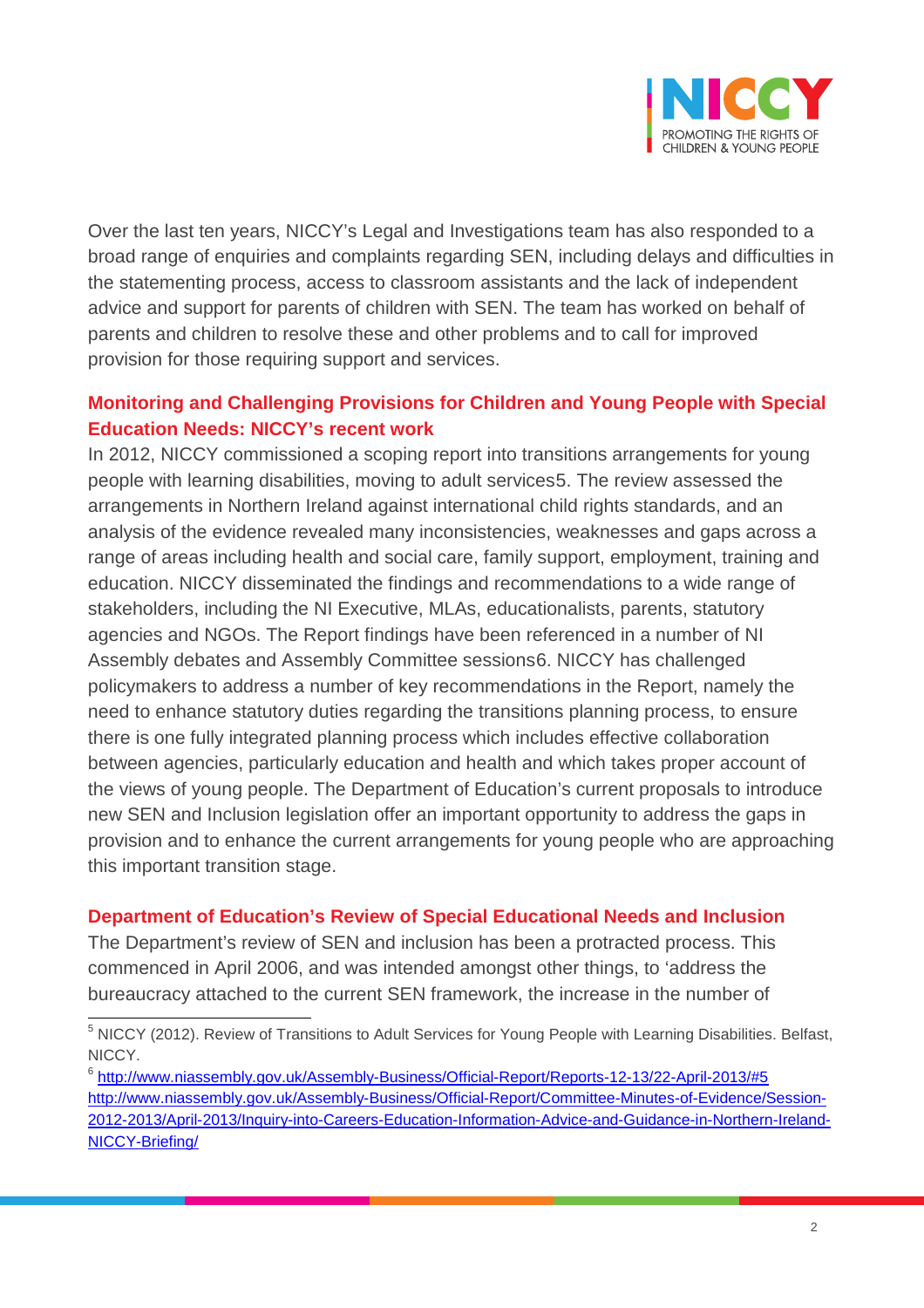

children with SEN with or without a statement, and inconsistencies and delays in assessment and provision'<sup>[7](#page-2-0)</sup>. A formal consultation on 'Every School a Good School - The Way Forward for Special Educational Needs and Inclusion', was then conducted between August 2009 and January 2010<sup>[8](#page-2-1)</sup>. Two years later, in January 2012, a summary report of the consultation responses was published and the Department then engaged with key stakeholders, including NICCY, to discuss the emerging issues. In May 2012, the Minister presented a policy paper to the NI Assembly Education Committee for consideration. The policy proposals were then outlined in a Policy Memorandum Paper which was agreed by the NI Executive in July 2012.

The detailed plans include proposals to replace the current statement of SEN with coordinated support plans (CSPs), to reduce the five-stage process to three stages and to place a legislative duty on boards of governors to ensure personal learning plans (PLPs) are put in place for children with SEN; these would replace individual education plans within the current SEN framework. Further proposals aim to develop schools' capacity to provide for children with SEN, and to implement a number of pilot projects that will aim to improve early identification and assessment of needs in early years' settings. Plans to improve the interface between education and health sectors are also outlined. NICCY has closely monitored the development of the Department's policy proposals to ensure that these promote and safeguard the rights and best interests of the children likely to be impacted. To this end, NICCY has engaged in a number of strategic activities to highlight the Commissioner's concerns and to persuade the Department to review and amend elements which she believes are particularly problematic.

In February 2012, NICCY produced a detailed advice paper, setting out a series of recommendations<sup>[9](#page-2-2)</sup>. This paper was disseminated widely and submitted to the Department of Education. In response, the Department provided comprehensive feedback, addressing each of NICCY's queries and the Minister for Education also gave a detailed response.

<span id="page-2-0"></span><sup>7</sup> Department of Education (NI) (2009). *[Every School a Good School: The Way Forward for SEN and](http://www.deni.gov.uk/every_school_a_good_school__the_way_forward_for_special_educational_needs__sen__and_inclusion___8211__consultation_document)  Inclusion* p.ii. [Bangor, DE.](http://www.deni.gov.uk/every_school_a_good_school__the_way_forward_for_special_educational_needs__sen__and_inclusion___8211__consultation_document)

<span id="page-2-1"></span><sup>&</sup>lt;sup>8</sup> [http://www.deni.gov.uk/review\\_of\\_special\\_educational\\_needs\\_and\\_inclusion.htm](http://www.deni.gov.uk/review_of_special_educational_needs_and_inclusion.htm)

<span id="page-2-2"></span><sup>9</sup> NICCY (2012). *Advice to the Department of Education regarding proposals for progressing the Review of Special Educational Needs and Inclusion* (NICCY:Unpublished Paper).